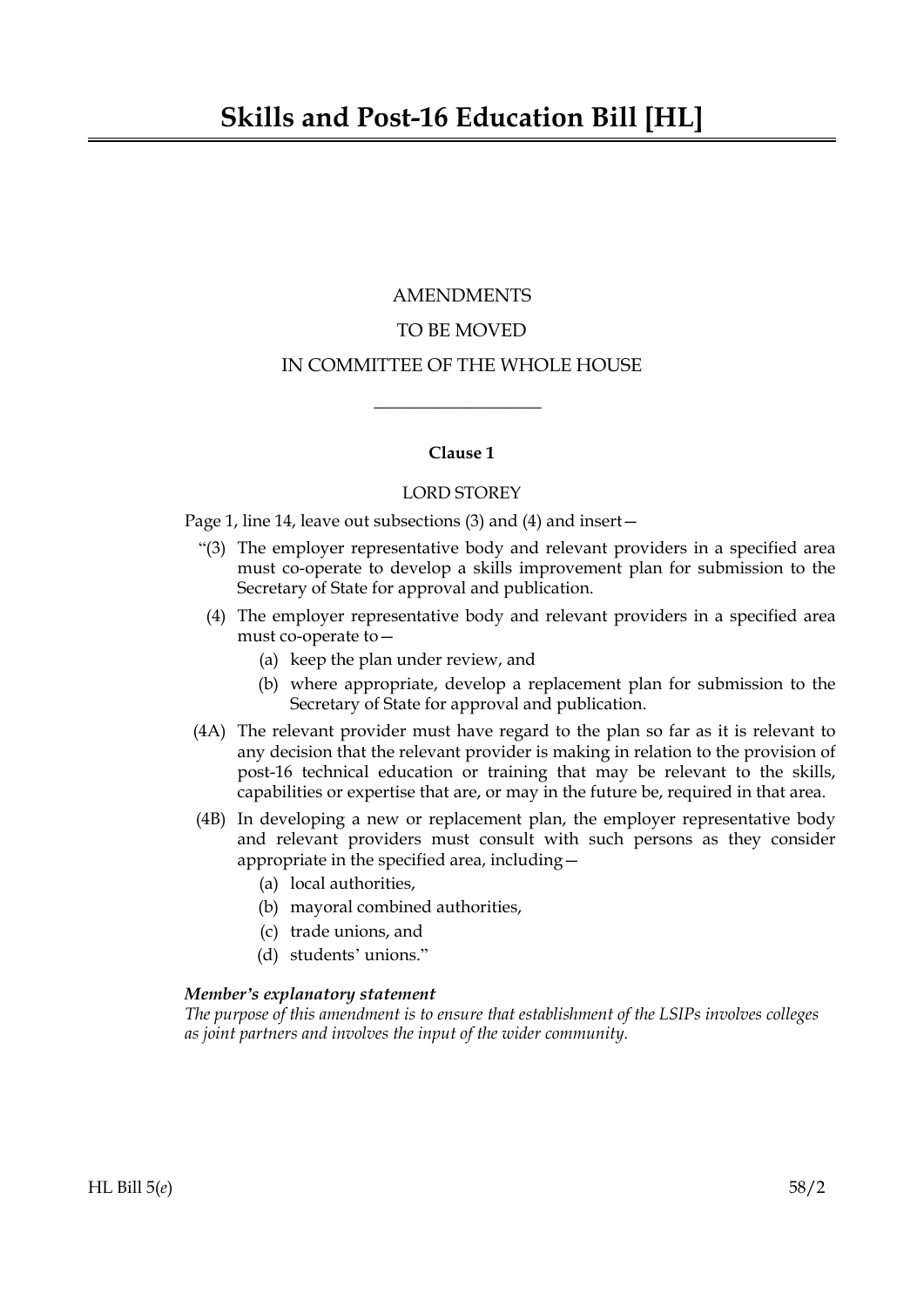### LORD OATES LORD STOREY

Page 2, line 20, at end insert—

"(5A) Matters to which the Secretary of State might have regard under subsection (5)(b) include the extent to which a local skills improvement plan will deliver the skills, capabilities or expertise required in the specified area to contribute towards national and regional strategies in respect of decarbonisation."

#### *Member's explanatory statement*

*This amendment aims to ensure that sustainability is embedded in the skills agenda by ensuring that local skills improvement plans reflect the transition to a net zero carbon economy.*

## **After Clause 4**

#### LORD STOREY

Insert the following new Clause—

#### "**Review of apprenticeship levy**

The Secretary of State may request a review of the apprenticeship levy in respect of eligible costs definitions, in order to ensure that the funding required for the delivery of local skills improvement plans is optimised and reflects employers' needs."

#### *Member's explanatory statement*

*The purpose of this amendment is to create flexibility in the eligible use of employers' apprenticeship levy funds.*

## **After Clause 15**

#### BARONESS JANKE LORD STOREY

Insert the following new Clause—

#### **"Access to Universal Credit for full time study or training**

- (1) The Universal Credit Regulations 2013 (SI 2013/376) are amended as follows.
- (2) In regulation 12, leave out paragraph 2(b).
- (3) In regulation 14, leave out sub-paragraph (a)(ii).
- (4) In regulation 95, after paragraph  $(2)(b)$  insert -
	- "(c) for the claimant to carry out study necessary for a course leading to the Lifetime Skills Guarantee.""

#### *Member's explanatory statement*

*This amendment would allow individuals studying or training full-time for a qualification below advanced level to receive Universal Credit.*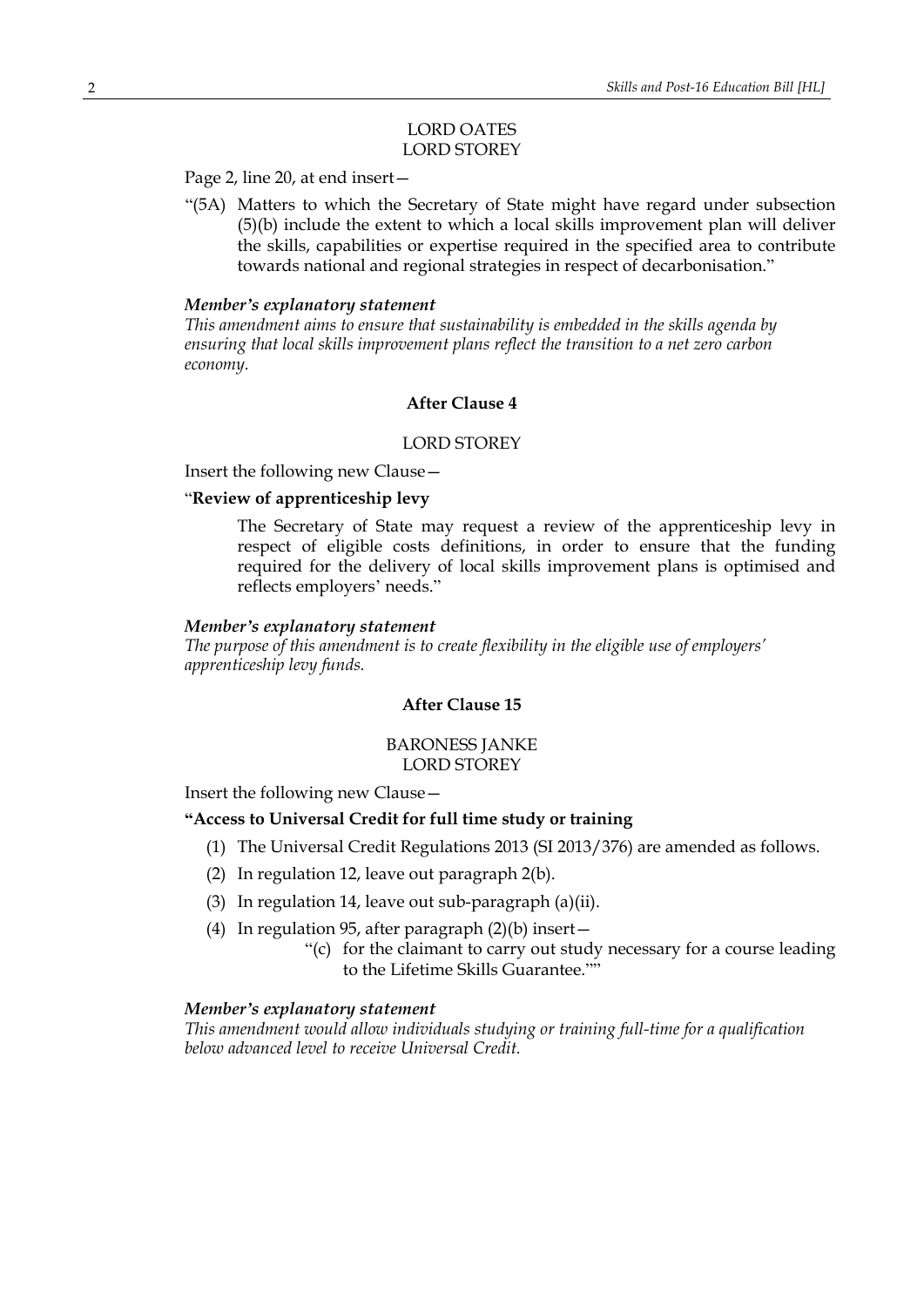## **After Clause 25**

## LORD STOREY BARONESS GARDEN OF FROGNAL

Insert the following new Clause—

## "**Further education colleges: careers advice**

- (1) In carrying out inspections of further education colleges, Ofsted has a duty to take into account the careers advice provided to students by colleges, including for the delivery of LSIPs.
- (2) Ofsted may only give a good or outstanding rating to a college if it considers that the careers advice provided by the college is of a good or outstanding standard."

#### *Member's explanatory statement*

*This amendment aims to ensure that young people are supported in their career choices with good careers guidance by making poor careers provision a limiting factor for grading in inspections.*